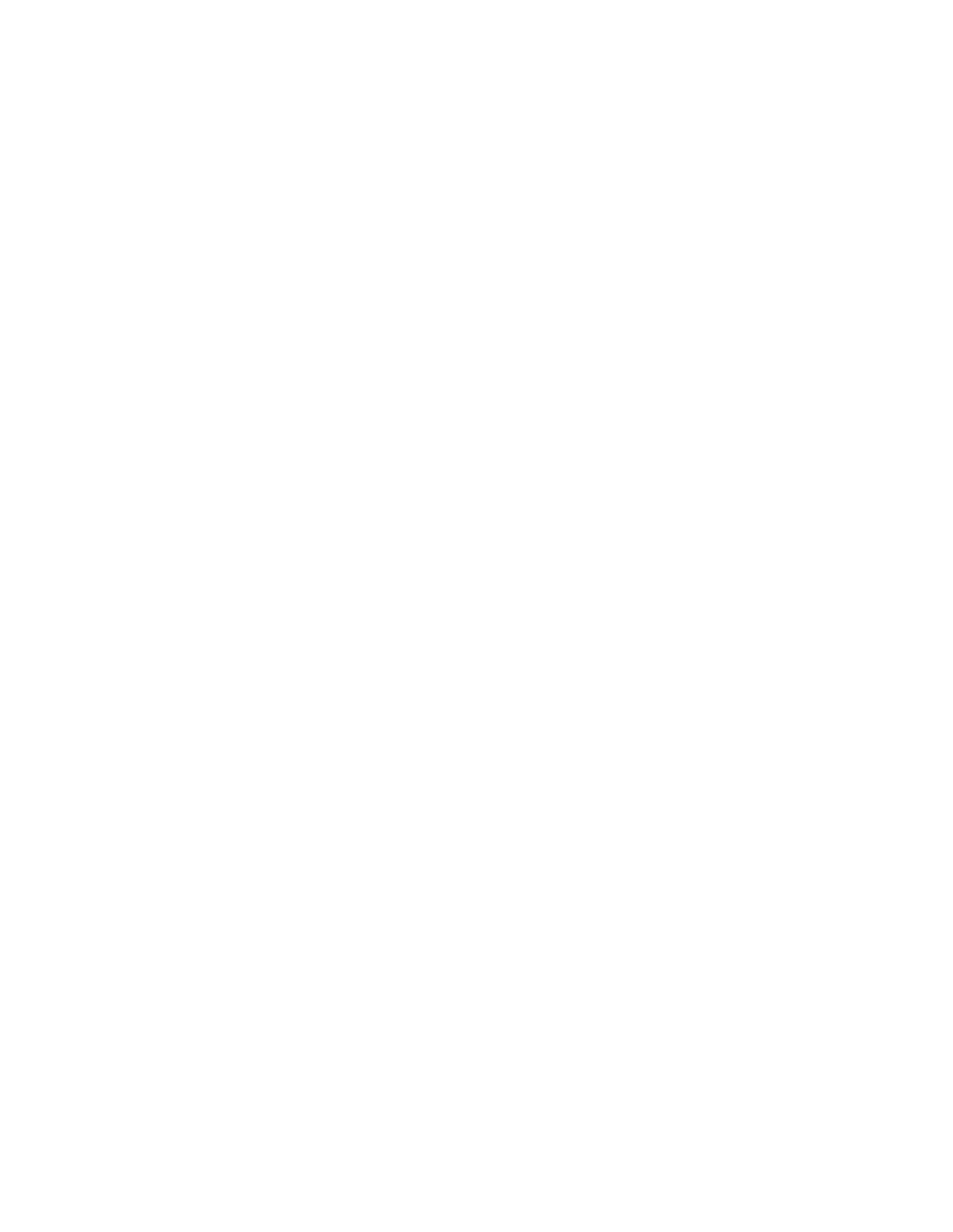## **CURRENCY EQUIVALENTS**

(as of 14 August 2017)

|            | Currency unit<br>$S$1.00 =$<br>$$1.00 =$ | $\qquad \qquad -$ | Singapore dollar/s (S\$)<br>\$0.7343<br>S\$1.362 |
|------------|------------------------------------------|-------------------|--------------------------------------------------|
|            |                                          |                   | <b>ABBREVIATIONS</b>                             |
| ADB        |                                          |                   | Asian Development Bank                           |
| COVL       |                                          |                   | Café Outspan Vietnam Limited                     |
| <b>DMC</b> |                                          |                   | developing member country                        |
| GDP        |                                          |                   | gross domestic product                           |
| <b>ISO</b> |                                          |                   | International Organization for Standardization   |
| OIL        |                                          |                   | Olam International Limited                       |
| Olam       |                                          |                   | Olam International Limited and its subsidiaries  |
| <b>PNG</b> | Papua New Guinea                         |                   |                                                  |
| PT DUS     |                                          |                   | PT Dharmapala Usaha Sukses                       |
| <b>SPS</b> |                                          |                   | <b>Safeguard Policy Statement</b>                |
| TA         | technical assistance                     |                   |                                                  |
| tpa        | tons per annum                           |                   |                                                  |
| US         | <b>United States</b>                     |                   |                                                  |

#### **NOTE**

In this report, "\$" refers to United States dollars.

| <b>Vice-President</b>                                               | D. Gupta, Private Sector and Cofinancing Operations                                                                                                                                                                                                                                                                                                                                                                                                                                                                                                                                                                                                                                                                                                                                                                  |
|---------------------------------------------------------------------|----------------------------------------------------------------------------------------------------------------------------------------------------------------------------------------------------------------------------------------------------------------------------------------------------------------------------------------------------------------------------------------------------------------------------------------------------------------------------------------------------------------------------------------------------------------------------------------------------------------------------------------------------------------------------------------------------------------------------------------------------------------------------------------------------------------------|
| <b>Director General</b>                                             | M. Barrow, Private Sector Operations Department (PSOD)                                                                                                                                                                                                                                                                                                                                                                                                                                                                                                                                                                                                                                                                                                                                                               |
| <b>Director</b>                                                     | C. Thieme, Deputy Director General, PSOD                                                                                                                                                                                                                                                                                                                                                                                                                                                                                                                                                                                                                                                                                                                                                                             |
| <b>Team leader</b><br><b>Project advisor</b><br><b>Team members</b> | J. Jeong, Investment Specialist, PSOD<br>M. Lemoine, Principal Investment Specialist, PSOD<br>G. Abel, Principal Transaction Support Specialist (Integrity), PSOD<br>P. Bailet, Senior Counsel, Office of the General Counsel<br>E. David, Investment Officer, PSOD<br>E. Enkhbold, Investment Officer, East Asia Department<br>S. Estacion, Senior Operations Assistant, PSOD<br>D. Freedman, Country Economist, Pacific Department<br>L. Johannes, Senior Results Management Specialist, PSOD<br>T. Khimasia, Senior Guarantees and Syndications Specialist, PSOD<br>M. Manabat, Senior Investment Officer, PSOD<br>M. Manguiat, Safeguards Officer, PSOD<br>M. Principe, Senior Social Development Officer (Safeguards), PSOD<br>A. Singh, Senior Safeguards Specialist, PSOD<br>C. Tienzo, Project Analyst, PSOD |

In preparing any country program or strategy, financing any project, or by making any designation of or reference to a particular territory or geographic area in this document, the Asian Development Bank does not intend to make any judgments as to the legal or other status of any territory or area.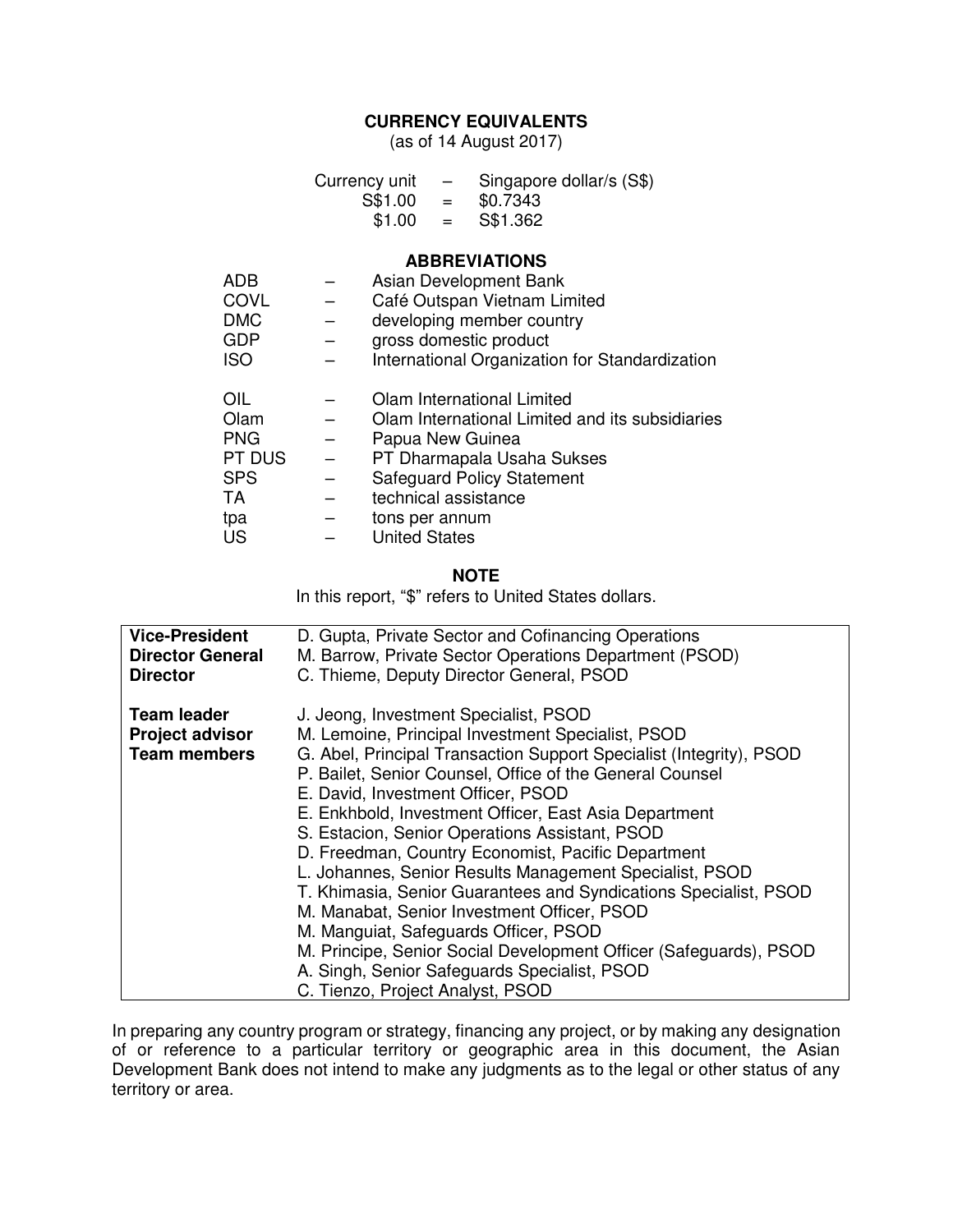# **CONTENTS**

# **Page**

|     | PROJECT AT A GLANCE                                                                                                                                                                                                                                                                                                           |                                               |  |  |
|-----|-------------------------------------------------------------------------------------------------------------------------------------------------------------------------------------------------------------------------------------------------------------------------------------------------------------------------------|-----------------------------------------------|--|--|
| I.  | THE PROPOSAL                                                                                                                                                                                                                                                                                                                  | 1                                             |  |  |
| ΙΙ. | THE PROJECT                                                                                                                                                                                                                                                                                                                   | 1                                             |  |  |
|     | Project Identification and Description<br>А.<br>Β.<br>Development Impact, Outcome, and Outputs<br>C.<br>Alignment with ADB Strategy and Operations<br>D.<br>Project Cost and Financing Plan<br>Ε.<br><b>Implementation Arrangements</b><br>F.<br>Projected Financial and Economic Performance<br>G.<br><b>Unique Features</b> | 1<br>4<br>4<br>5<br>5<br>$6\phantom{1}6$<br>6 |  |  |
| Ш.  | THE PROPOSED ADB ASSISTANCE                                                                                                                                                                                                                                                                                                   | 6                                             |  |  |
|     | А.<br>The Assistance<br>B.<br>Value Added by ADB Assistance<br>C.<br><b>Risks</b>                                                                                                                                                                                                                                             | 6<br>$\,6$<br>$\overline{7}$                  |  |  |
| IV. | POLICY COMPLIANCE                                                                                                                                                                                                                                                                                                             | 7                                             |  |  |
|     | А.<br>Safeguards and Social Dimensions<br><b>B.</b><br><b>Anticorruption Policy</b><br>C.<br><b>Investment Limitations</b><br>D.<br>Assurances                                                                                                                                                                                | 7<br>8<br>$\bf 8$<br>8                        |  |  |
| V.  | <b>RECOMMENDATION</b>                                                                                                                                                                                                                                                                                                         |                                               |  |  |
|     | <b>APPENDIXES</b>                                                                                                                                                                                                                                                                                                             |                                               |  |  |
| 1.  | 10<br>Design and Monitoring Framework                                                                                                                                                                                                                                                                                         |                                               |  |  |
| 2.  | <b>List of Linked Documents</b>                                                                                                                                                                                                                                                                                               |                                               |  |  |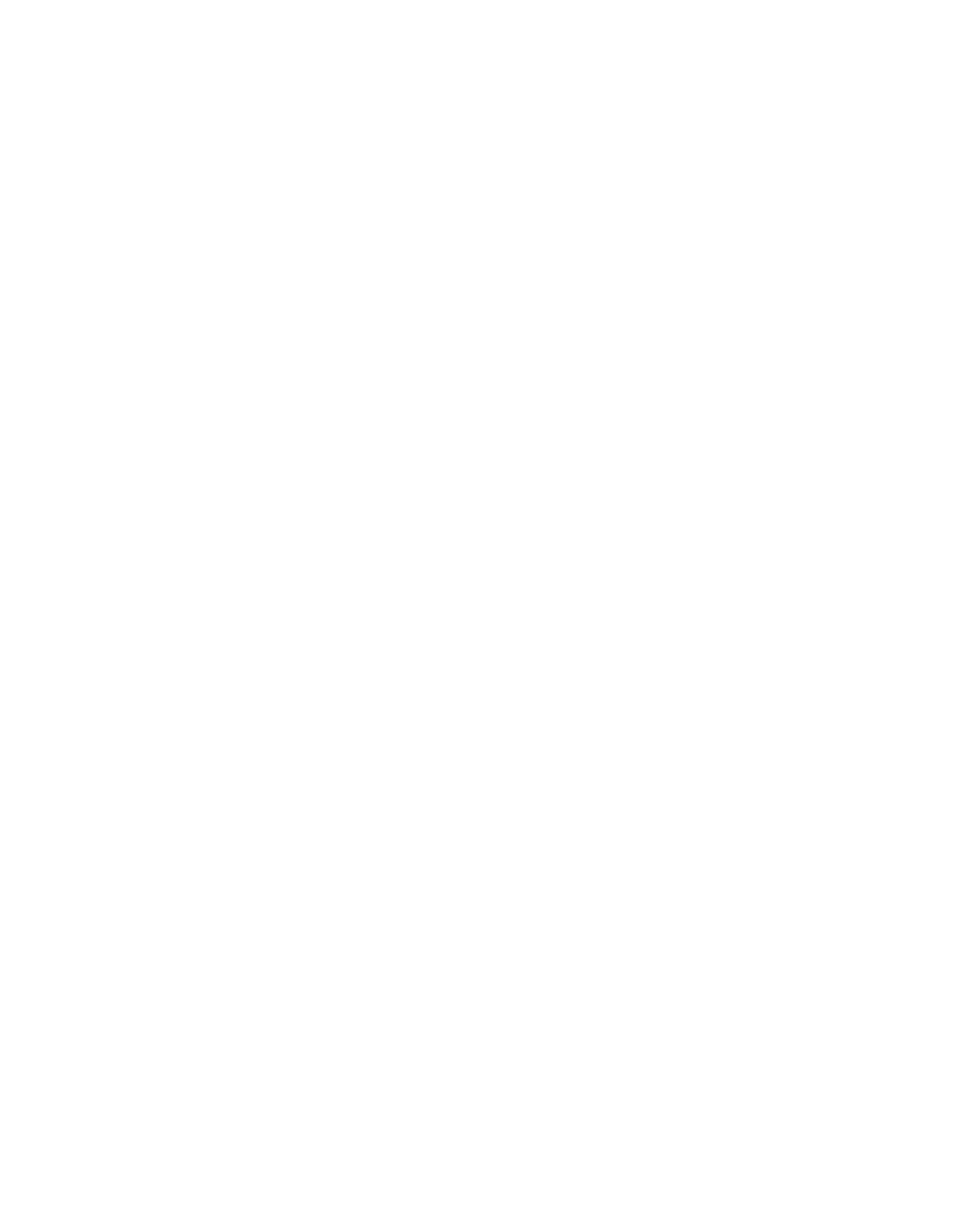# **PROJECT AT A GLANCE**

|                                                                                                                                                                      | 1. Basic Data                                                                                                                                        |                                                                                                                                                                                           |                                         |                                                                 |              | Project Number: 51139-001         |  |
|----------------------------------------------------------------------------------------------------------------------------------------------------------------------|------------------------------------------------------------------------------------------------------------------------------------------------------|-------------------------------------------------------------------------------------------------------------------------------------------------------------------------------------------|-----------------------------------------|-----------------------------------------------------------------|--------------|-----------------------------------|--|
|                                                                                                                                                                      | <b>Project Name</b><br>Agricultural Value Chain<br>Development Project<br>Regional<br><b>Country</b>                                                 |                                                                                                                                                                                           |                                         | <b>Department/Division</b>                                      |              | PSOD/OPSD                         |  |
|                                                                                                                                                                      | <b>Borrowers</b>                                                                                                                                     | Café Outspan Vietnam Limited<br>Olam International Limited<br>PT Dharmapala Usaha Sukses                                                                                                  |                                         |                                                                 |              |                                   |  |
|                                                                                                                                                                      | 2. Sector                                                                                                                                            | Subsector(s)                                                                                                                                                                              |                                         |                                                                 |              | <b>ADB Financing (\$ million)</b> |  |
|                                                                                                                                                                      | √ Agriculture, natural resources<br>and rural development                                                                                            | Agro-industry, marketing, and trade                                                                                                                                                       |                                         |                                                                 | <b>Total</b> | 100.00<br>100.00                  |  |
|                                                                                                                                                                      |                                                                                                                                                      |                                                                                                                                                                                           |                                         |                                                                 |              |                                   |  |
|                                                                                                                                                                      | 3. Strategic Agenda                                                                                                                                  | <b>Subcomponents</b>                                                                                                                                                                      |                                         | <b>Climate Change Information</b>                               |              |                                   |  |
|                                                                                                                                                                      | Inclusive economic growth<br>(IEG)<br>Environmentally sustainable<br>growth (ESG)<br>Regional integration (RCI)                                      | Pillar 2: Access to economic<br>opportunities, including jobs,<br>made more inclusive<br>Global and regional<br>transboundary environmental<br>concerns<br>Pillar 2: Trade and investment |                                         | Adaptation (\$ million)<br>Climate Change impact on the Project |              | 0.40<br>High                      |  |
|                                                                                                                                                                      | 4. Drivers of Change                                                                                                                                 | <b>Components</b>                                                                                                                                                                         | <b>Gender Equity and Mainstreaming</b>  |                                                                 |              |                                   |  |
| Partnerships (PAR)<br>Private sector development<br>(PSD)                                                                                                            |                                                                                                                                                      | Bilateral institutions (not client<br>government)<br>Official cofinancing<br>Promotion of private sector<br>investment                                                                    | Effective gender mainstreaming<br>(EGM) |                                                                 | ◢            |                                   |  |
|                                                                                                                                                                      | 5. Poverty and SDG Targeting                                                                                                                         |                                                                                                                                                                                           |                                         | <b>Location Impact</b>                                          |              |                                   |  |
| Geographic Targeting<br><b>No</b><br><b>Household Targeting</b><br><b>No</b><br><b>SDG Targeting</b><br>Yes<br><b>SDG Goals</b><br>SDG2, SDG5, SDG8, SDG12,<br>SDG17 |                                                                                                                                                      | Regional                                                                                                                                                                                  |                                         |                                                                 | High         |                                   |  |
|                                                                                                                                                                      | 6. Nonsovereign Operation Risk Rating                                                                                                                |                                                                                                                                                                                           |                                         |                                                                 |              |                                   |  |
|                                                                                                                                                                      | <b>Obligor Name</b>                                                                                                                                  |                                                                                                                                                                                           |                                         | <b>Obligor Risk Rating</b>                                      |              | <b>Facility Risk Rating</b>       |  |
|                                                                                                                                                                      | Café Outspan Vietnam Limited                                                                                                                         |                                                                                                                                                                                           |                                         |                                                                 |              |                                   |  |
|                                                                                                                                                                      | PT Dharmapala Usaha Sukses                                                                                                                           |                                                                                                                                                                                           |                                         |                                                                 |              |                                   |  |
|                                                                                                                                                                      | Olam International Limited                                                                                                                           |                                                                                                                                                                                           |                                         |                                                                 |              |                                   |  |
|                                                                                                                                                                      | 7. Safeguard Categorization<br>Environment: B Involuntary Resettlement: C<br>Indigenous Peoples: C                                                   |                                                                                                                                                                                           |                                         |                                                                 |              |                                   |  |
|                                                                                                                                                                      | 8. Financing                                                                                                                                         |                                                                                                                                                                                           |                                         |                                                                 |              |                                   |  |
| <b>Modality and Sources</b>                                                                                                                                          |                                                                                                                                                      |                                                                                                                                                                                           |                                         |                                                                 |              | Amount (\$ million)               |  |
| <b>ADB</b>                                                                                                                                                           |                                                                                                                                                      |                                                                                                                                                                                           |                                         |                                                                 |              | 100.00                            |  |
|                                                                                                                                                                      | Nonsovereign LIBOR Based Loan (Regular Loan): Ordinary capital resources<br>Nonsovereign LIBOR Based Loan (Regular Loan): Ordinary capital resources |                                                                                                                                                                                           |                                         |                                                                 |              | 65.00                             |  |
|                                                                                                                                                                      | Nonsovereign Dual Currency Loan (Regular Loan): Ordinary capital resources                                                                           |                                                                                                                                                                                           |                                         |                                                                 |              | 5.00                              |  |
|                                                                                                                                                                      | <b>B-Loans</b>                                                                                                                                       |                                                                                                                                                                                           |                                         |                                                                 |              | 30.00<br>0.00                     |  |
|                                                                                                                                                                      | None                                                                                                                                                 |                                                                                                                                                                                           |                                         |                                                                 |              | 0.00                              |  |
|                                                                                                                                                                      | <b>Official Cofinancing</b>                                                                                                                          |                                                                                                                                                                                           |                                         |                                                                 |              | 75.00                             |  |
|                                                                                                                                                                      | Bilateral Institution (Not ADB Administered)                                                                                                         |                                                                                                                                                                                           | 75.00                                   |                                                                 |              |                                   |  |
| <b>Others</b>                                                                                                                                                        |                                                                                                                                                      |                                                                                                                                                                                           |                                         |                                                                 |              | 48.00                             |  |
| <b>Total</b>                                                                                                                                                         |                                                                                                                                                      |                                                                                                                                                                                           |                                         |                                                                 |              | 223.00                            |  |
|                                                                                                                                                                      |                                                                                                                                                      |                                                                                                                                                                                           |                                         |                                                                 |              |                                   |  |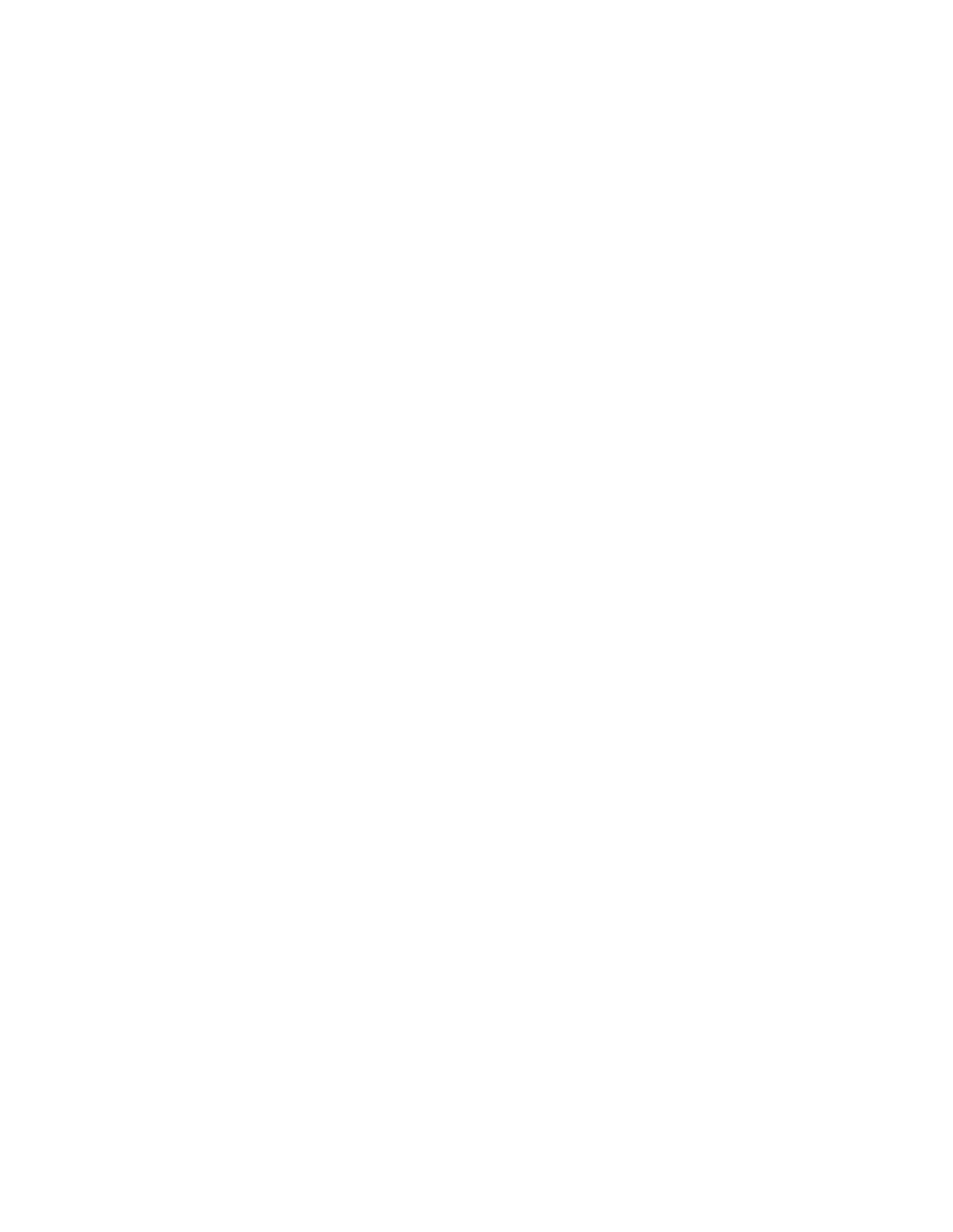#### **I. THE PROPOSAL**

1. I submit for your approval the following report and recommendation on the proposed loans of up to \$100,000,000, comprising (i) a loan of up to \$65,000,000 to Olam International Limited (OIL), (ii) a loan of up to \$5,000,000 to Café Outspan Vietnam Limited (COVL), and (iii) a loan of up to \$30,000,000 equivalent in United States (US) dollars and rupiah to PT Dharmapala Usaha Sukses (PT DUS) for the Agricultural Value Chain Development Project in Viet Nam, Indonesia, Timor-Leste, and Papua New Guinea (PNG).<sup>1</sup>

## **II. THE PROJECT**

#### **A. Project Identification and Description**

#### **1. Project Identification**

2. **Agriculture key to fight poverty**. Agriculture in Asia and the Pacific is characterized by unorganized, small-scale farming. Most smallholder farmers are not included in formal value chains and face challenges that include lack of access to finance and quality inputs, low yields, lack of storage and market infrastructure, limited local value addition, and dependence on brokers. As smallholder farmers make up most of the poor in the region, agricultural development is crucial to eradicating poverty and creating conditions for sustainable and equitable growth.

3. **Persistent rural poverty in Southeast Asia**. The agriculture sector in Viet Nam and Indonesia has made significant progress, but its smallholder farmers have been left behind. Viet Nam's agriculture sector contributes about 20% of gross domestic product (GDP) and 25% of exports, and provides employment for 70% of rural households. Yet in Viet Nam's Central Highland Provinces, one of the country's main agricultural regions where 71% of the population are smallholder farmers, the poverty rate is  $22\%$ —more than twice the nationwide rate.<sup>2</sup> In Indonesia, the majority of food crop producers are landless or cultivate small landholdings. These farmers tend to earn low incomes and fall into and out of poverty, contributing to Indonesia's rural poverty rate of 14%, which is significantly higher than the 8% poverty rate of the urban population.

4. **Widespread rural poverty in the Pacific**. In Timor-Leste and PNG, poverty in rural areas among smallholder farmers is predominant. In Timor-Leste, 60% of smallholder farmers live below the poverty line.<sup>3</sup> In PNG, 91% of people living in rural areas are poor.<sup>4</sup> In both countries, most farming households can be characterized as low-input, low-output producers. At the same time, agriculture is a dominant sector in both countries. In Timor-Leste, coffee is the country's largest non-oil export and is grown by 38% of all households.<sup>5</sup> In PNG, agriculture accounts for one-third of its GDP, with 75% of the population relying on agriculture for its main livelihood. Improvements in agricultural production and processing offer one of the clearest pathways for poverty reduction and growth of the non-extractive economy in Timor-Leste and PNG.

5. **Climate change and environmental challenges**. Climate change is a serious threat to countries in Asia and the Pacific. The World Bank has listed Viet Nam as one of the five countries that will be worst affected by climate change, given its high exposure to floods and storms.<sup>6</sup>

 1 In descending order of proportion of total project size (see Table 1), including technical assistance component.

<sup>&</sup>lt;sup>2</sup> Sector Overview (accessible from the list of linked documents in Appendix 2).

<sup>3</sup> World Bank. 2008. *Timor-Leste: Poverty in a Young Nation*. Washington, DC.

<sup>4</sup> ADB. 2015. *Country Partnership Strategy: Papua New Guinea, 2016–2020*. Manila.

<sup>5</sup> Government of Timor-Leste. 2016. *Timor-Leste Population and Housing Census 2015*. Dili.

<sup>6</sup> World Bank. 2010. *Vietnam: Economics of Adaptation to Climate Change*. Washington, DC.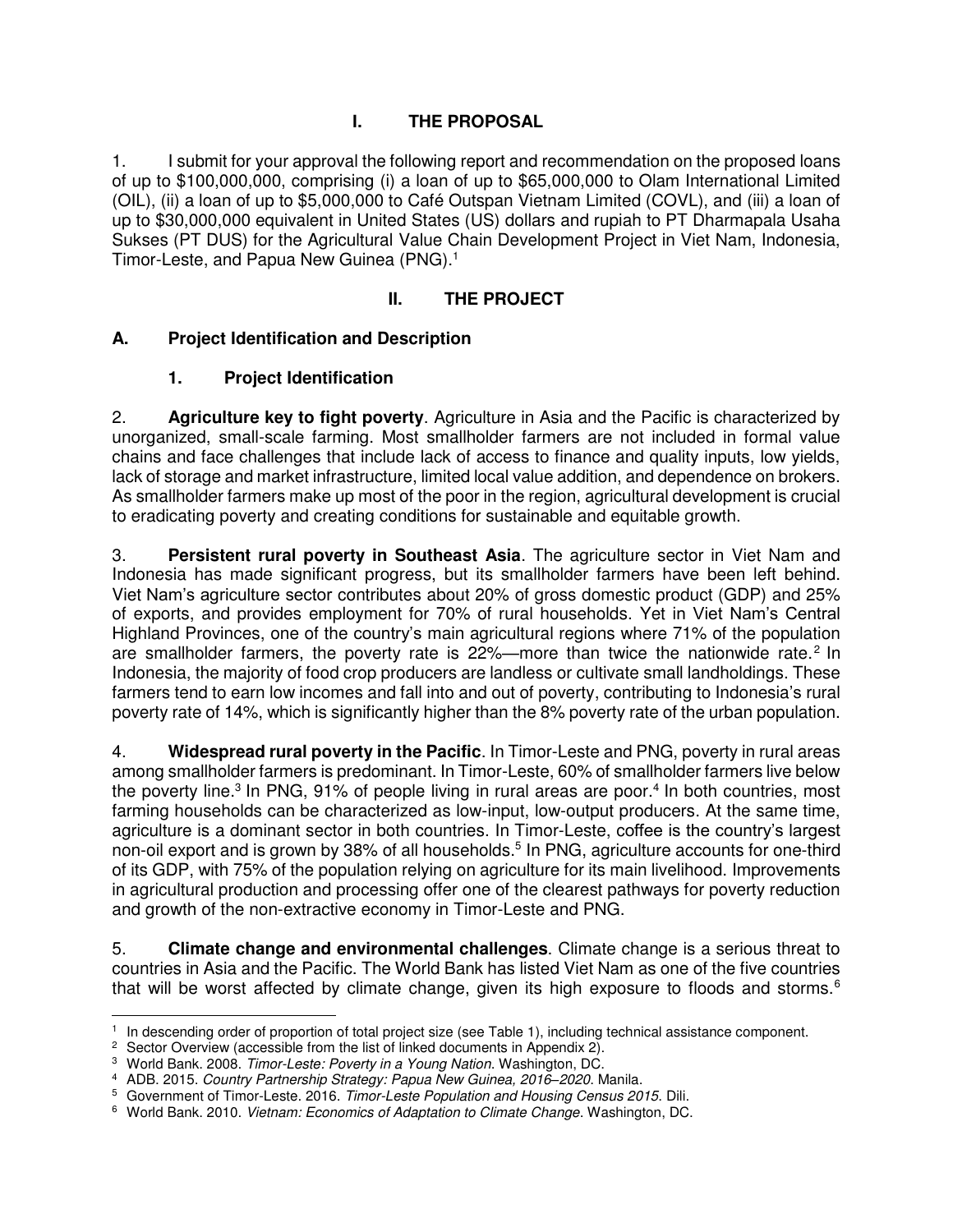Additionally, the overuse of fertilizers in Viet Nam is a cause of water pollution and soil degradation.<sup>7</sup> Indonesia will see temperatures increase up to 3.9 degrees Celsius and precipitation decrease up to 12% by 2100 according to the Intergovernmental Panel on Climate Change. Timor-Leste and PNG are the two most vulnerable countries to climate change in the Pacific when measured by economic losses (as a proportion of GDP), with losses from climate change expected to reach 10% of Timor-Leste's annual GDP and 15% of PNG's by 2100. $8$ 

6. **Global value chain inclusion**. Inclusion of smallholder farmers in formal value chains can help address the challenges of persistent rural poverty, climate change, and environmental pressure. Formal value chains are typically developed by large corporate buyers who vertically integrate to source directly from the farm gate to secure long-term access to quality products and build strong relationships with farming communities. Large global agribusinesses in particular can lead significant investments in agriculture value chains that benefit smallholder farmers through increased access to new export markets and by linking them with consumers who are willing to pay a premium for traceability and certification. Agricultural investment has been shown to be one of the most effective and least-cost strategies to reduce poverty and hunger.<sup>9</sup> Investment in agricultural value chains is also one of the least-cost climate change adaptation investments.<sup>10</sup>

7. **Government policy alignment**. The governments of the four countries included in the project scope prioritize inclusive value chains by linking farmers with global value chains. In Viet Nam, the Prime Minister approved the agricultural restructuring plan for improving added value and sustainable development of the sector in 2013.<sup>11</sup> Indonesia's 2015–2019 National Medium-Term Development Plan highlights the agriculture sector's role in developing higher value cropping to improve rural livelihoods.<sup>12</sup> Timor-Leste's Strategic Development Plan, 2011– 2030 highlights the need to increase coffee production and develop other cash crop exports.<sup>13</sup> PNG's National Agriculture Development Plan, 2007–2016 aims to reduce production costs, improve the quality of agricultural produce for domestic and international markets, and increase the income-earning opportunities of those dependent on agriculture.<sup>14</sup>

8. **Project selection**. The Asian Development Bank (ADB) has been supporting agriculture value chain development, with targeted support to governments and local agribusinesses. A wider impact can be achieved across multiple developing member countries (DMCs) by supporting agribusinesses that can deploy funds in several countries simultaneously. OIL and its subsidiaries (Olam) are well positioned to benefit from economies of scale and can be instrumental in developing inclusive and sustainable agricultural value chains with higher local value addition given their commitment to the highest standards of sustainability and inclusiveness.

# **2. Project Design**

9. The project will support Olam's \$223 million investment plan in Viet Nam, Indonesia, Timor-Leste, and PNG during 2017–2019 by financing midstream coffee and sugar processing

<sup>7</sup> K. Propsom. 2016. *Sustainable Horticultural Crop Production in Viet Nam.* Saint Paul.

<sup>8</sup> ADB. 2013. *The Economics of Climate Change in the Pacific*. Manila.

<sup>9</sup> Food and Agriculture Organization of the United Nations. 2012. *State of Food Insecurity in the World*. Rome.

<sup>10</sup> D. Lobell et al. 2013. Climate Adaptation as Mitigation: The Case of Agricultural Investments*. Environmental Research Letters.* 8 015012.

<sup>11</sup> World Bank. 2016. Transforming Vietnamese Agriculture: Gaining More from Less. *Viet Nam Development Report 2016.* Washington, DC.

<sup>12</sup> Government of Indonesia. 2015. *National Medium Term Development Plan, 2015–2019*. Jakarta.

<sup>13</sup> ADB. 2015. *Growing the Non-Oil Economy: A Private Sector Assessment for Timor-Leste*. Manila.

<sup>14</sup> Government of PNG, Ministry of Agriculture and Livestock. 2007. *Papua New Guinea National Agriculture Development Plan*. Port Moresby.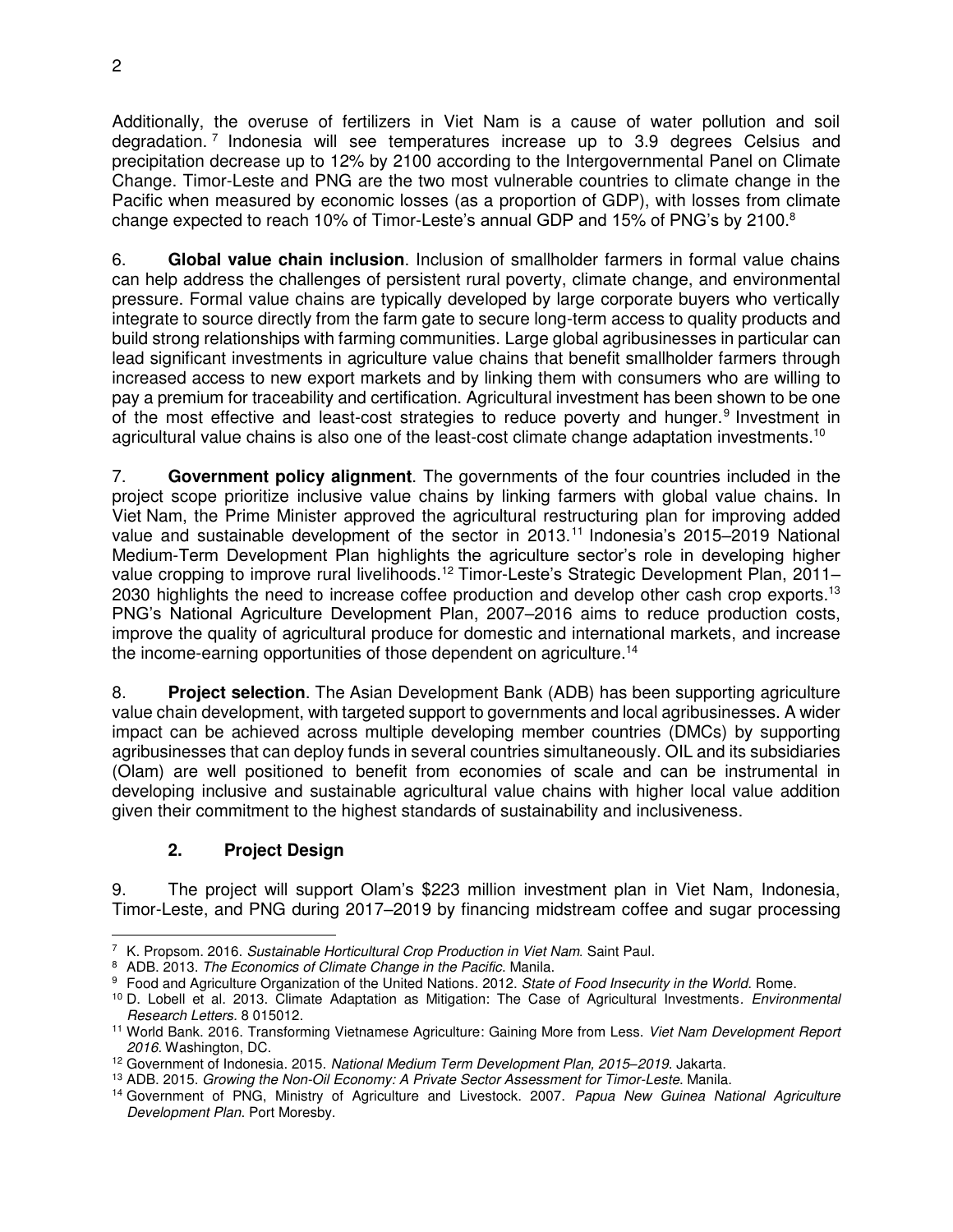expansion and permanent working capital investments for smallholder farmer supply. The project also includes a proposed transaction technical assistance (TA) that will be processed separately. The TA component will provide capacity building training for smallholder farmers. As such, the project will promote inclusive and sustainable agricultural value chains with higher local value addition across a variety of products including coffee, sugar, cashew, cocoa, and pepper.

10. **Higher local value addition**. The project will help Olam develop primary and secondary processing plants in origin markets closer to farmers and in destination markets closer to the customer, adding more value in local markets and integrating agricultural value chains. In Viet Nam, OIL's subsidiary COVL has been operating a soluble coffee manufacturing facility since 2010. [Redacted] The plant sources coffee beans from smallholder farmers in Viet Nam and Indonesia, and exports soluble coffee primarily to Japan, the Russian Federation, and Southeast Asia. In Indonesia, PT DUS, an OIL subsidiary, operates a sugar refinery in Central Java. [Redacted] Raw sugar is typically sourced from Thailand and Australia, and refined sugar is sold to food and beverage companies in Indonesia. In Timor-Leste, Olam's planned investment will help upgrade the coffee primary processing and storage assets that Olam acquired from Timorcorp in 2015. In PNG, Olam plans to expand its coffee operations by expanding primary processing facilities and storage capacity.

11. **Inclusive value chains**. The project includes permanent working capital investments for smallholder farmer supply in Viet Nam (coffee, cashew, and pepper); Indonesia (coffee and cocoa); Timor-Leste (coffee); and PNG (coffee and cocoa). Permanent working capital includes inventory of raw agricultural products procured from farmers and advances to farmers, which will allow Olam to increase its sourcing volumes from smallholder farmers. The project will augment the direct benefits to smallholder farmers by leveraging existing Olam sustainability programs that provide agricultural extension services, training, and livelihood support to smallholder farmers.<sup>15</sup> The proposed transaction TA will complement the project by providing capacity building support to about 13,000 smallholder coffee farmers across the project countries. The TA will help smallholder coffee farmers, particularly women, improve productivity and the quality of their crops and assist them in obtaining certification.

12. **Climate-resilient and environmentally sustainable value chains**. A key component of the TA will be to provide training in climate-smart agriculture practices including an adaptation strategy for temperature increase and precipitation change, water harvesting and drip irrigation, and conservation agriculture. The TA will also focus on training in good agricultural practices such as integrated pest management, intercropping,<sup>16</sup> and harvest and post-harvest solutions; and environmentally sustainable agricultural practices such as innovative technologies for resources conservation, use of agri-chemicals and organic inputs, and pollution control. In addition, collaboration with the Asia-Pacific Climate Finance Fund is being explored to provide weather insurance to smallholder farmers through Olam as an aggregator.

#### **3. Borrowers**

13. The borrowers are OIL, a public limited company incorporated in Singapore, and two of its subsidiaries: COVL, a soluble coffee plant incorporated in Viet Nam, and PT DUS, a sugar refinery incorporated in Indonesia. OIL is a leading agribusiness company with presence in 70

 $\overline{a}$ <sup>15</sup> Olam provides assistance to smallholder farmers through the Olam Livelihood Charter, which assures customers that their product is sustainable, traceable, and helping rural communities. More information on the Olam Livelihood Charter is provided under Client Information and Details of Implementation Arrangements (accessible from the list of linked documents in Appendix 2).

<sup>&</sup>lt;sup>16</sup> Growing two or more crops at the same time.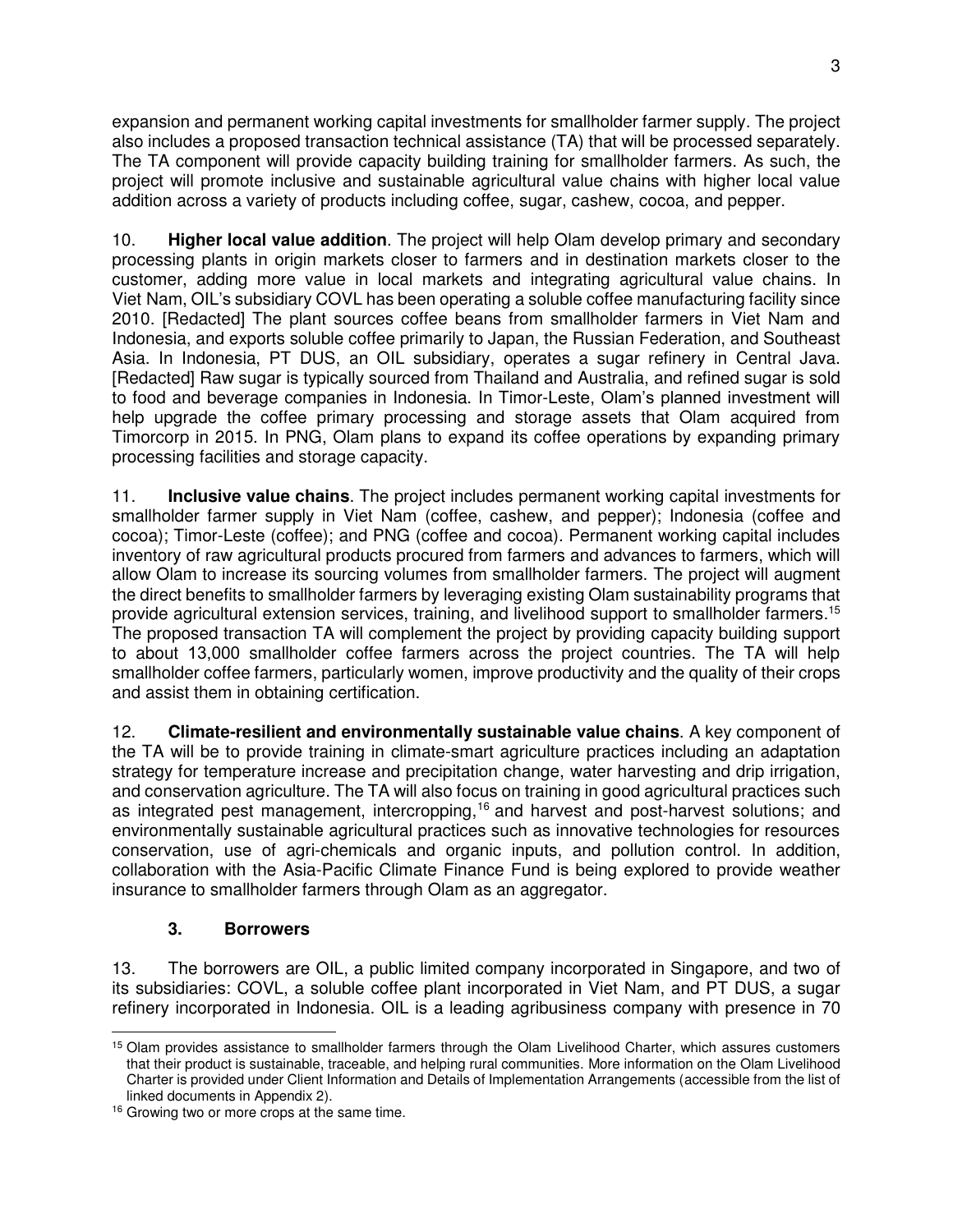countries. It differentiates itself by focusing on niche commodities and businesses, buying from growers and village-level agents at the farm gate, and providing value-added solutions and services to customers (e.g., traceability guarantees).

14. Temasek Holdings, the Singapore sovereign wealth fund, became the majority shareholder of OIL in 2014, owning 52.1%. Mitsubishi Corporation took a 20.0% equity stake in OIL in 2015. OIL's management team has a 6.5% ownership in the company. The 11-member board includes the chief executive officer, the chief financial officer, two Mitsubishi nominees, and seven independent directors. Integrity and tax integrity due diligence were conducted.<sup>17</sup> No significant or potentially significant integrity risks were identified.<sup>18</sup>

## **B. Development Impact, Outcome, and Outputs**

15. **Impact**. The project will contribute to at least three targets of the Sustainable Development Goals: (i) double the agricultural productivity and incomes of small-scale food producers through inputs, knowledge, markets, and opportunities for value addition and nonfarm employment (Target 2.3); (ii) ensure sustainable food production systems and implement resilient agricultural practices that increase productivity and production, help maintain ecosystems, and strengthen capacity for adaptation to climate change (Target 2.4); and (iii) increase significantly the exports of developing countries (Target 17.11).<sup>19</sup>

16. **Outcome**. The project's outcome is inclusive and sustainable agricultural value chains with higher local value addition in Viet Nam, Indonesia, Timor-Leste, and PNG scaled up.

17. **Outputs**. The outputs are value-added agribusiness operations expanded and training on productive and sustainable farming methods for smallholder farmers provided, in Viet Nam, Indonesia, Timor-Leste, and PNG.

#### **C. Alignment with ADB Strategy and Operations**

18. **Consistency with ADB strategy and country strategy**. The project is aligned with the ADB Midterm Review of Strategy 2020, which emphasizes the need to invest in agriculture to increase productivity, strengthen links with local value chains, promote food safety and quality standards, and improve the resilience of the sector to the impact of climate change.<sup>20</sup> It is consistent with ADB's country partnership strategies for Viet Nam, Indonesia, Timor-Leste, and PNG.<sup>21</sup> As a regional project benefiting four DMCs as well as non-DMC regional members, the project is aligned with ADB's operational plan for regional cooperation and integration, which highlights the importance of raising competitiveness in connected markets including through promoting and facilitating the participation in global and regional value chains by small and medium-sized enterprises and smallholder farmers.<sup>22</sup>

 $\overline{a}$ <sup>17</sup> ADB. 2003. *Enhancing the Asian Development Bank's Role in Combating Money Laundering and the Financing of Terrorism*. Manila; ADB. 2016. *Anticorruption Policy: Enhancing the Role of the Asian Development Bank in Relation to Tax Integrity.* Manila.

<sup>&</sup>lt;sup>18</sup> Integrity and Tax Due Diligence Disclosure (accessible from the list of linked documents in Appendix 2).

<sup>19</sup> United Nations. Sustainable Development Knowledge Platform. [https://sustainabledevelopment.un.org.](https://sustainabledevelopment.un.org/)

<sup>20</sup> ADB. 2014. *Midterm Review of Strategy 2020: Meeting the Challenges of a Transforming Asia and Pacific*. Manila.  $21$  Details of Implementation Arrangements (accessible from the list of linked documents in Appendix 2).

<sup>22</sup> ADB. 2016. *Operational Plan for Regional Cooperation and Integration: Promoting Connectivity, Competitiveness, Regional Public Goods, and Collective Action for Asia and the Pacific (2016–2020)*. Manila.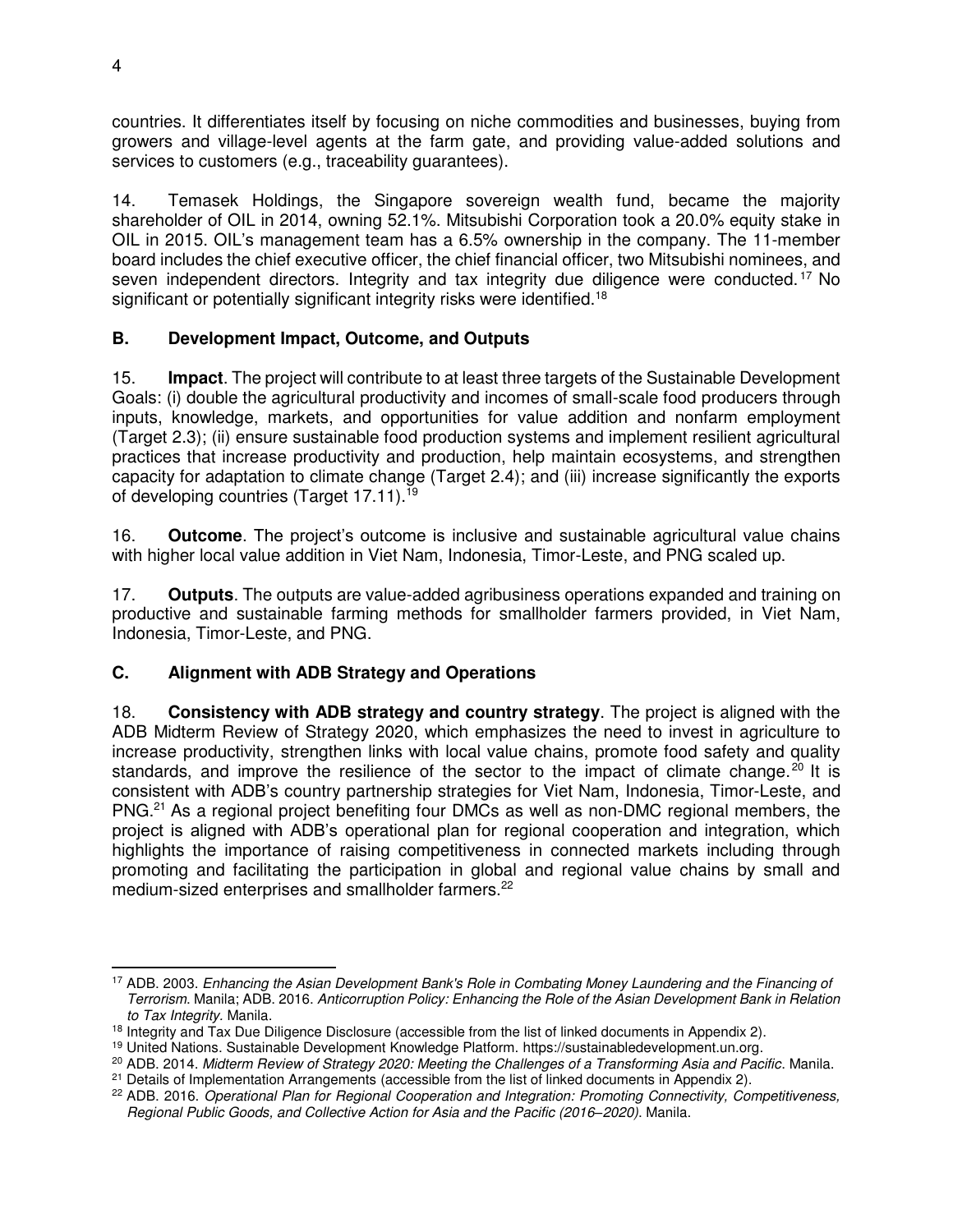19. **Consistency with sector strategy and relevant ADB operations.** The project is aligned with ADB's operational plan for agriculture and natural resources, 2015–2020, which recommends greater private sector agribusiness investment by ADB through working with strong agribusiness sponsors adopting best practices.<sup>23</sup> The project will complement ADB's sovereign assistance programs in the four targeted DMCs. In Viet Nam, ADB provided sovereign assistance to update productive rural infrastructure to increase agricultural productivity.  $24 \text{ In}$  Indonesia, ADB is supporting the government to improve irrigation services to increase agricultural productivity.<sup>25</sup> In Timor-Leste, ADB is supporting the government to develop a national coffee sector development plan. <sup>26</sup> In PNG, ADB is supporting the rehabilitation of the Highlands Highway, which will strengthen agricultural value chains for domestic and international trade.<sup>27</sup>

#### **D. Project Cost and Financing Plan**

[Redacted]

#### . **E. Implementation Arrangements**

20. Table 3 summarizes the implementation arrangements (footnote 21).

| <b>Aspects</b>                                                                                                | <b>Arrangements</b>                                                                                     |  |  |  |  |
|---------------------------------------------------------------------------------------------------------------|---------------------------------------------------------------------------------------------------------|--|--|--|--|
| Regulatory                                                                                                    | Olam is subject to the general laws regulating private sector enterprises in the countries it operates  |  |  |  |  |
| framework                                                                                                     | in, and, as an agribusiness company, benefits from incentives in Singapore, Viet Nam, Indonesia,        |  |  |  |  |
|                                                                                                               | Timor-Leste, and PNG. Olam is subject to the international trade laws, including import duties.         |  |  |  |  |
| Management                                                                                                    | Olam's key management each have over 15 years of experience in the agribusiness industry.               |  |  |  |  |
|                                                                                                               | Sunny Verghese, CEO of Olam, has 30 years of experience in agribusiness and has been                    |  |  |  |  |
|                                                                                                               | recognized with various awards. Olam's management team has a 6.5% ownership in the company.             |  |  |  |  |
| Implementation                                                                                                | January 2018 – December 2019. Olam plans to complete midstream processing expansions by                 |  |  |  |  |
| period                                                                                                        | 2019. Permanent working capital increase will occur gradually in response to increasing orders.         |  |  |  |  |
| Construction                                                                                                  | Procurement of equipment and civil works will be carried out in line with ADB requirements. ADB's       |  |  |  |  |
| arrangements                                                                                                  | independent consultant advised that project costs are in line with market benchmarks.                   |  |  |  |  |
| Operations                                                                                                    | The project will rely on Olam, which is already operating similar facilities in Asia and other regions, |  |  |  |  |
| arrangements                                                                                                  | and its local partners for its successful operation and maintenance. For COVL, all major equipment      |  |  |  |  |
|                                                                                                               | will be designed and installed by the suppliers' expert teams. For PT DUS, expansion has been           |  |  |  |  |
|                                                                                                               | planned to ensure the proposed equipment will fit in with the current systems.                          |  |  |  |  |
| Performance                                                                                                   | Olam will report on key performance indicators on (at a minimum) an annual basis, including             |  |  |  |  |
| monitoring                                                                                                    | financial, safeguards, gender, and development indicators, and output and outcome targets.              |  |  |  |  |
| $ADD - A$ gian Dauglapmant Dank CEO - shigt avocutive efficer COVI - Cetá Qutanon Victoren Limited Olam - Oll |                                                                                                         |  |  |  |  |

#### **Table 3: Summary of Implementation Arrangements**

ADB = Asian Development Bank, CEO = chief executive officer, COVL = Café Outspan Vietnam Limited, Olam = OIL and its subsidiaries, PNG = Papua New Guinea, PT DUS = PT Dharmapala Usaha Sukses. Sources: Asian Development Bank and Olam International Limited.

 <sup>23</sup> ADB. 2015. *Operational Plan for Agriculture and Natural Resources: Promoting Sustainable Food Security in Asia and the Pacific in 2015–2020*. Manila.

<sup>24</sup> ADB. 2014. *Report and Recommendation of the President to the Board of Directors: Proposed Loan for Additional Financing to the Socialist Republic of Viet Nam for the Integrated Rural Development Sector Project in the Central Provinces*. Manila.

<sup>25</sup> ADB. 2017. *Report and Recommendation of the President to the Board of Directors: Proposed Results-Based Loans to the Republic of Indonesia for the Integrated Participatory Development and Management of Irrigation Program*. Manila.

<sup>26</sup> ADB. 2017. Support for Preparation of a National Coffee Sector Development Plan for Timor-Leste (draft)*.* Manila.

<sup>27</sup> ADB. 2017. *Report and Recommendation of the President to the Board of Directors: Proposed Multitranche Financing Facility to Papua New Guinea for the Sustainable Highlands Highway Investment Program*. Manila.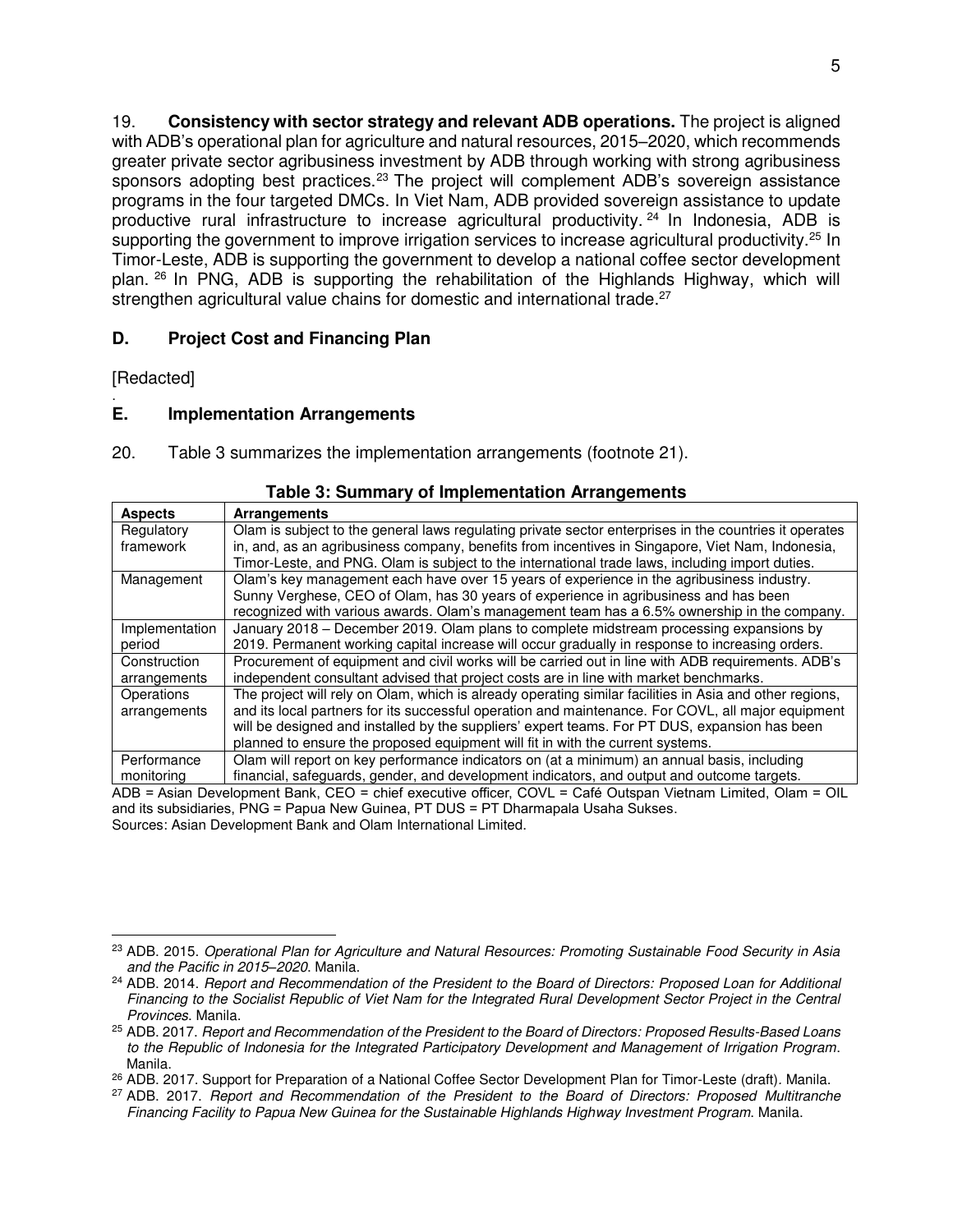## **F. Projected Financial and Economic Performance**

[Redacted]

## **G. Unique Features**

21. The project will support inclusive and sustainable agricultural value chains, with higher local value addition in Asia and the Pacific, and will have a widespread impact on the livelihoods of 13,000 smallholder farmers in four DMCs. It will be ADB's largest nonsovereign exposure to the agriculture sector to date. The project is also ADB's first direct nonsovereign assistance in Timor-Leste, the first nonsovereign agribusiness investment in PNG, and the first local currency nonsovereign loan for the agriculture sector in Indonesia. The project is classified an inclusive business project.<sup>28</sup>

## **III. THE PROPOSED ADB ASSISTANCE**

## **A. The Assistance**

22. ADB proposes to provide a loan facility of up to \$100 million to OIL and two of its subsidiaries, COVL and PT DUS, to support Olam's \$223 million capital expenditure and permanent working capital investments (Table 1).<sup>29</sup> The facility will include (i) a loan of up to \$65 million to OIL with a tenor of up to 5 years, including a grace period of up to 3 years; (ii) a loan of up to \$5 million to COVL with a tenor of up to 7 years, including a grace period of up to 1 year; and (iii) a loan of up to \$30 million equivalent in United States (US) dollars and rupiah to PT DUS with a tenor of up to 7 years, including a grace period of up to 1 year. The parallel loan of up to \$75 million to COVL will likely have a tenor up to 7 years, including a grace period of up to 1 year. ADB will benefit from an unconditional and irrevocable guarantee from OIL (the listed holding company), which will guarantee the payment obligations of COVL and PT DUS in relation to the ADB loans. The rupiah denomination is justified as PT DUS's production will be for the Indonesia domestic market and revenues are collected in rupiah.

#### **B. Value Added by ADB Assistance**

- 23. ADB assistance will add value in three areas:
	- (i) **Diversified funding base**. Olam has primarily financed its growth through equity and medium-term debt from commercial banks and the bond market. As Olam grows its reach into the upstream and mid- or downstream segments, it needs to diversify its funding base. As an alternative source of long-term financing, ADB can offer funding as a development finance institution that understands the agriculture sector, and can partner with Olam on a common sustainability agenda targeting smallholder farmers. The parallel cofinancing will diversify Olam's funding base.
	- (ii) **Sustainability best practices**. ADB's investment will validate and refine Olam's business model, which includes smallholder farmers in the global agriculture value chain. Through the TA, ADB will ensure that smallholder farmers improve their productivity, fully benefit from their inclusion in global agricultural value chains, and

 $\overline{a}$ <sup>28</sup> ADB. 2017. *Standard Explanatory Data Indicator Definitions*. Manila.

<sup>&</sup>lt;sup>29</sup> The loan to COVL will be for the Viet Nam soluble coffee plant expansion; the loan to PT DUS will be for the Indonesia sugar refinery expansion; and the loan to OIL will be onlent to its subsidiaries in the four project countries for capital expenditure and permanent working capital purposes of the project. The proceeds of these loans will not support any activities resulting in involuntary resettlement or indigenous peoples impacts.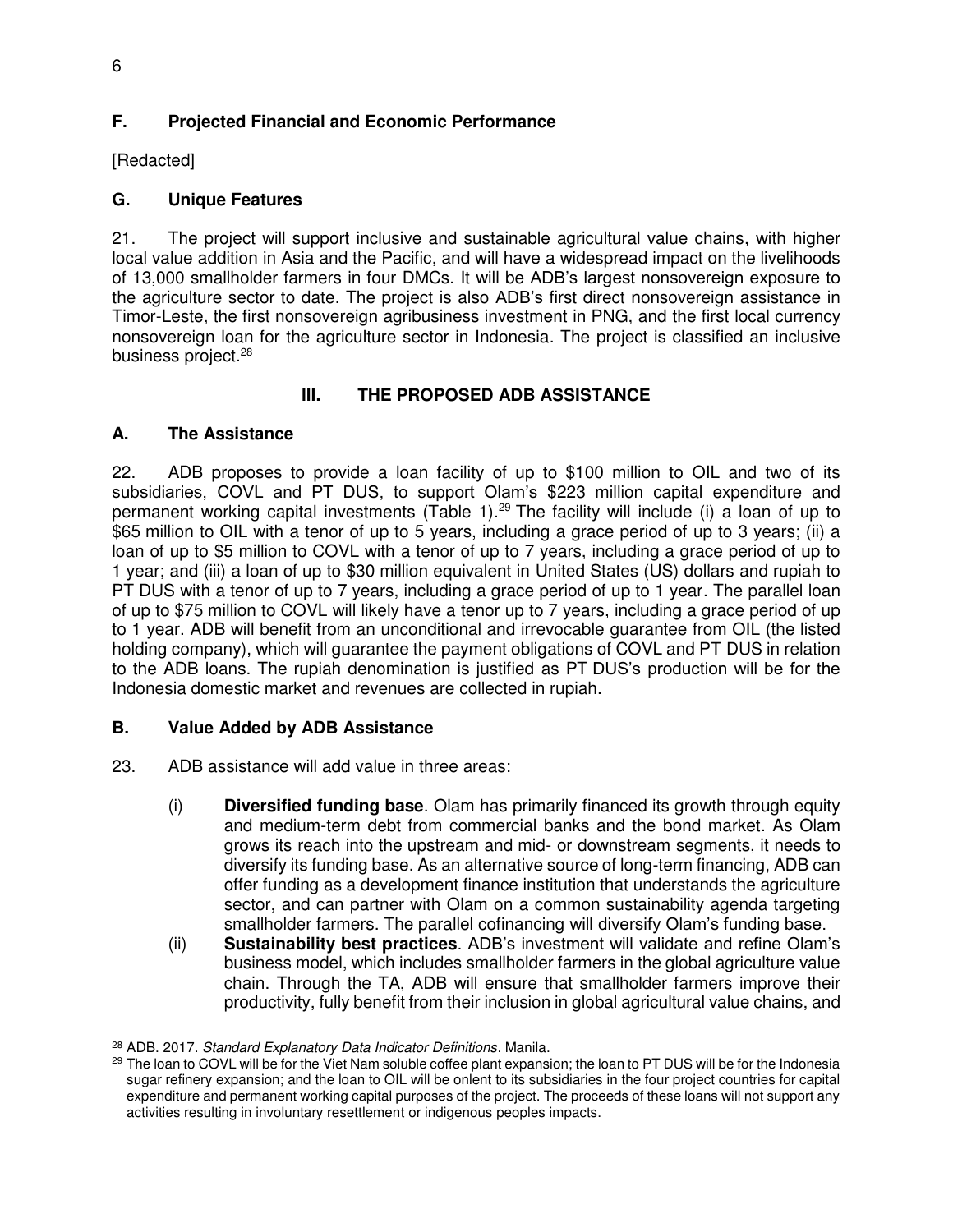are better prepared to cope with risks stemming from climate change and environmental degradation. ADB will also enhance Olam's environmental and social standards through the implementation of international safeguard standards.

(iii) **Stakeholder alignment**. ADB, by lending directly to Olam's companies incorporated in Viet Nam and Indonesia, will help mitigate political risk by aligning government interests with project benefits. The TA will help Olam balance the interests of additional stakeholders, including farmers and rural communities.

#### **C. Risks**

[Redacted]

#### **IV. POLICY COMPLIANCE**

#### **A. Safeguards and Social Dimensions**

24. **Corporate audit**. ADB's loan facility will be used to support the capital expenditure and permanent working capital investments of COVL, PT DUS, and other OIL subsidiaries in Viet Nam, Indonesia, Timor-Leste, and PNG. An external third party undertook a corporate audit in accordance with ADB's Safeguard Policy Statement (SPS, 2009). The corporate audit assessed that the current environmental and social systems, processes, and practices of the companies<sup>30</sup> are largely in compliance with national statutory requirements and commensurate with the risks and impacts associated with their respective businesses and operations. In addition, OIL's facilities in Viet Nam are certified for International Organization for Standardization (ISO) systems, while the Indonesian facility plans to apply for the same ISO certifications.<sup>31</sup> In compliance with ADB's Safeguard Policy Statement (2009), the project is classified as category B for environment, category C for involuntary resettlement, and category C for indigenous peoples. The potential environmental and social impacts of the project have been identified and effective measures to avoid, minimize, mitigate, and compensate for the adverse impacts are incorporated in the safeguard reports and plans. The institutional capacity and commitment of Olam to manage the project's social and environmental impacts are deemed adequate.

33. **Environmental safeguards**. The due diligence noted that key environmental impacts from PT DUS and COVL operations include generation of fugitive emissions from coal storage, air emissions and noise from boiler operations at sensitive receptors, odor, health risks from poor ventilation and inadequate occupational management procedures, and fire safety risks.<sup>32</sup> PT DUS has undertaken corrective actions to improve its operations and is committed to implementing additional corrective actions from the environmental audit conducted to meet SPS requirements. COVL also aims to improve its process operation. Potential environmental impacts can be mitigated by following engineering international best practices and implementing the environmental management plan included in the initial environmental examination. In compliance with SPS, COVL and PT DUS updated their environmental assessment reports to meet SPS requirements on the initial environmental examination. Expansion of Timor-Leste and PNG

 $\overline{a}$ <sup>30</sup> Equivalent to the SPS definition of an environmental and social management system.

<sup>31</sup> ISO 18001 (Health and Safety Management) and ISO 14001 (Environmental Management).

<sup>32</sup> Findings of inadequate occupational procedures were generally for third parties delivering chemicals to PT DUS.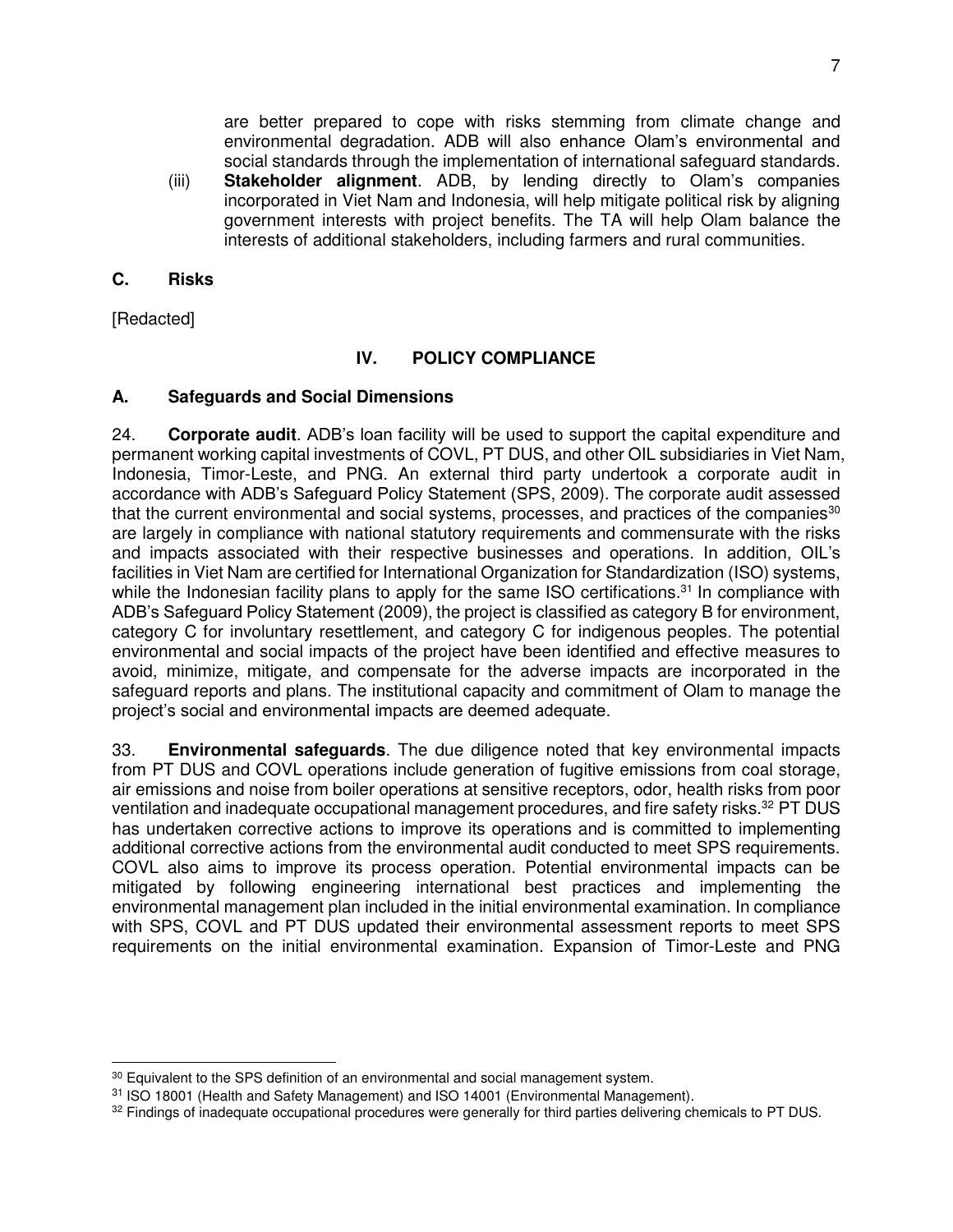facilities will be on hard surfaces and storage areas, and anticipated to have minimal environmental impact. Both facilities are committed to meet environmental best practices.

34. **Social safeguards**. The facilities of COVL, PT DUS, and OIL's subsidiary in PNG are located in industrial parks, and the facilities of OIL's subsidiary in Timor-Leste are located on leased lands. The expansion facilities will be constructed within existing premises of the subsidiary companies. These lands do not have any legacy or current risks associated with land acquisition or resettlement. The independent audit assessed that operations of OIL subsidiaries do not result in impacts on indigenous people. No involuntary resettlement or indigenous peoples issues are envisaged for the project on account of its operational and expansion plans.

35. **Corrective action plan**. The corporate and subproject audits recommended measures and actions to ensure alignment and compliance with SPS and other social requirements. These are documented and agreed in a corrective action plan for the project. As part of the corrective action plan, OIL, COVL, PT DUS, Timor-Leste, and PNG facilities will strengthen their environmental and social systems and processes satisfactory to ADB before ADB's first disbursement. They will enhance institutional capacities and train staff on SPS and environmental and social management system requirements. Olam will report annually to ADB on compliance with environmental and social management system, SPS, and other social requirements.

36. **Gender mainstreaming**. The project is categorized *effective gender mainstreaming*. Olam has committed to implement the gender action plan.<sup>33</sup> Olam will comply with national labor laws and, pursuant to ADB's Social Protection Strategy (2001), will take measures to comply with the internationally recognized core labor standards.<sup>34</sup> Olam will report regularly to ADB on (i) its and its contractors' compliance with such laws, and (ii) the measures taken.

# **B. Anticorruption Policy**

37. Olam was advised of ADB's policy of implementing best international practice relating to combating corruption, money laundering, and the financing of terrorism. ADB will ensure that the investment documentation includes appropriate provisions prohibiting corruption, money laundering, and the financing of terrorism, and remedies for ADB in the event of noncompliance.

# **C. Investment Limitations**

38. The proposed loan is within the medium-term, country, industry, group, and single-project exposure limits for nonsovereign investments.

# **D. Assurances**

39. Consistent with the Agreement Establishing the Asian Development Bank (the Charter), 35 ADB will proceed with the proposed assistance upon establishing that the Government of Viet Nam, the Government of Indonesia, the Government of Timor-Leste, and the Government of Papua New Guinea have no objections to the proposed assistance to OIL, COVL, and PT DUS. In addition, consistent with ADB's policy on nonsovereign operations, ADB's financial support to Olam's operations in Timor-Leste will be subject to the execution by the government of the framework agreement for nonsovereign operations. <sup>36</sup> ADB will enter into suitable finance

 $\overline{a}$ <sup>33</sup> Gender Action Plan (available from the list of linked documents in Appendix 2).

<sup>34</sup> ADB. 2003. *Social Protection*. Manila (adopted in 2001).

<sup>35</sup> ADB. 1966. *Agreement Establishing the Asian Development Bank.* Manila.

<sup>36</sup> ADB. 1985. *Lending to the Private Sector without Government Guarantees*. Manila. September (Doc. R93-85).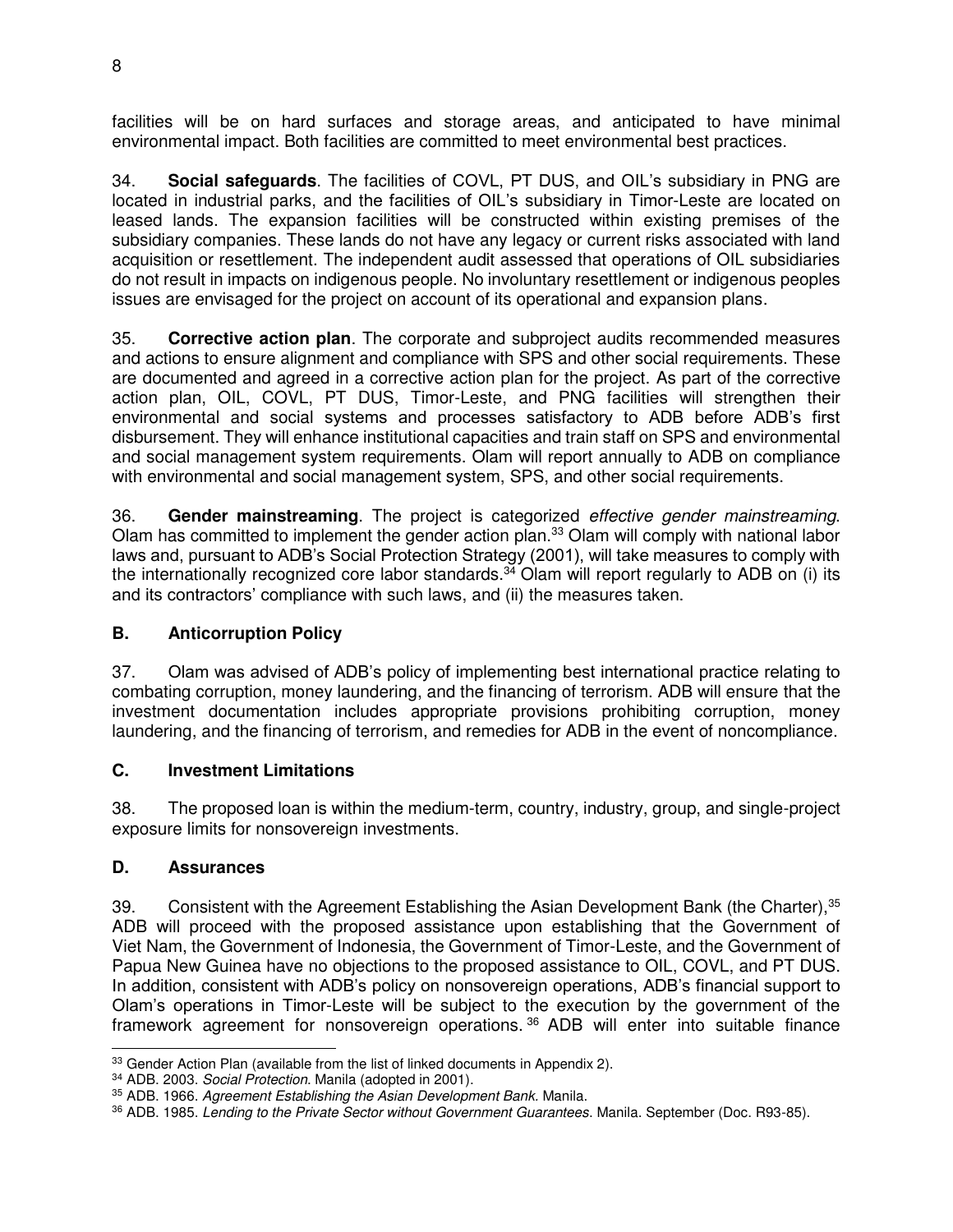documentation, in form and substance satisfactory to ADB, following approval of the proposed assistance by the Board of Directors.

#### **V. RECOMMENDATION**

40. I am satisfied that the proposed loans would comply with the Articles of Agreement of the Asian Development Bank and recommend that the Board approve (i) the loan of up to \$65,000,000 to Olam International Limited, (ii) a loan of up to \$5,000,000 to Café Outspan Vietnam Limited, and (iii) a loan of up to \$30,000,000 equivalent in US dollars and rupiah to PT Dharmapala Usaha Sukses for the Agricultural Value Chain Development Project in Viet Nam, Indonesia, Timor-Leste, and Papua New Guinea, with such terms and conditions as are substantially in accordance with those set forth in this report, and as may be reported to the Board.

> Takehiko Nakao President

6 October 2017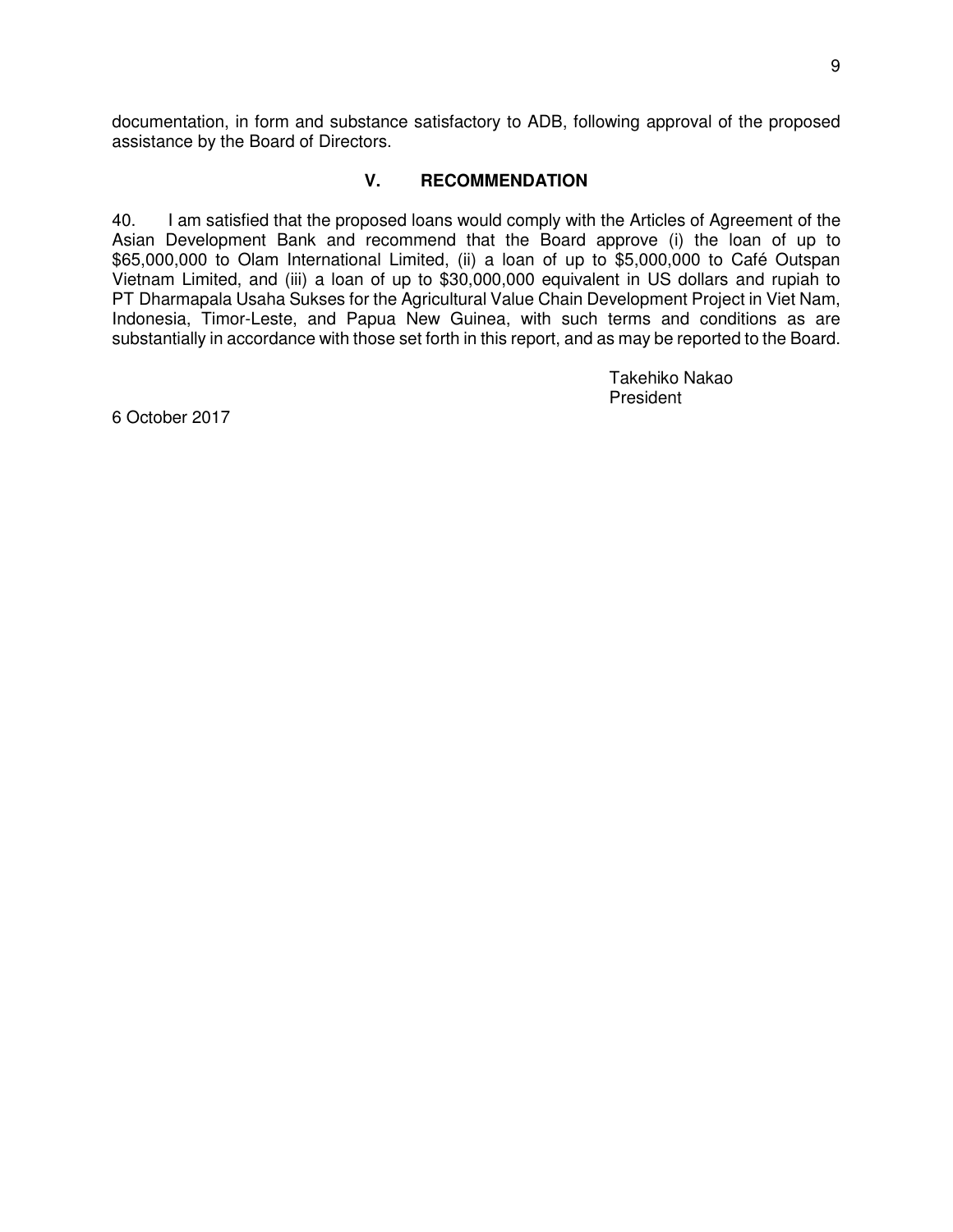#### **DESIGN AND MONITORING FRAMEWORK**

#### **Impacts the Project is Aligned with**

Double the agricultural productivity and incomes of small-scale food producers through inputs, knowledge, markets, and opportunities for value addition and nonfarm employment (Sustainable Development Goals, Target  $(2.3)^a$ 

Ensure sustainable food production systems and implement resilient agricultural practices that increase productivity and production, help maintain ecosystems, and strengthen capacity for adaptation to climate change (Sustainable Development Goals, Target 2.4)<sup>a</sup>

Increase significantly the exports of developing countries (Sustainable Development Goals, Target 17.11)<sup>a</sup>

|                                                                                                  | <b>Results Chain</b>                                                                                                                                                                                             | <b>Performance Indicators</b><br>with Targets and<br><b>Baselines</b> | <b>Data Sources and</b><br><b>Reporting</b> | <b>Risks</b>                                                                                                                                                                                                                            |
|--------------------------------------------------------------------------------------------------|------------------------------------------------------------------------------------------------------------------------------------------------------------------------------------------------------------------|-----------------------------------------------------------------------|---------------------------------------------|-----------------------------------------------------------------------------------------------------------------------------------------------------------------------------------------------------------------------------------------|
| <b>Outcome</b>                                                                                   |                                                                                                                                                                                                                  | By 2021:                                                              |                                             |                                                                                                                                                                                                                                         |
| Inclusive and<br>sustainable<br>agricultural value<br>chains with higher<br>local value addition |                                                                                                                                                                                                                  | [Redacted]                                                            | a-h. Olam's annual report<br>to ADB         | Commodity risk. Supply<br>and demand dynamics<br>affect the volume and<br>price of agricultural<br>products being traded.                                                                                                               |
| in Viet Nam,<br>Indonesia, Timor-<br>Leste, and PNG<br>scaled up                                 |                                                                                                                                                                                                                  |                                                                       |                                             | Regulatory risk<br>(e.g., taxes, tariffs, duties,<br>subsidies, and export<br>restrictions on agricultural<br>products)                                                                                                                 |
|                                                                                                  | <b>Outputs</b>                                                                                                                                                                                                   | By 2020:                                                              |                                             |                                                                                                                                                                                                                                         |
| 1.<br>2.<br>3.                                                                                   | Viet Nam value-<br>added<br>agribusiness<br>operations<br>expanded<br>Indonesia<br>value-added<br>agribusiness<br>operations<br>expanded<br>Timor-Leste<br>value-added<br>agribusiness<br>operations<br>expanded | [Redacted]                                                            | 1-5. Olam's annual report<br>to ADB         | Operational risk<br>(e.g., equipment failure,<br>underperformance of<br>equipment, obsolescence,<br>industrial accidents,<br>natural disasters, and the<br>need to comply with new<br>directives of relevant<br>government authorities) |
| 4.                                                                                               | PNG value-<br>added<br>agribusiness<br>operations<br>expanded                                                                                                                                                    |                                                                       |                                             |                                                                                                                                                                                                                                         |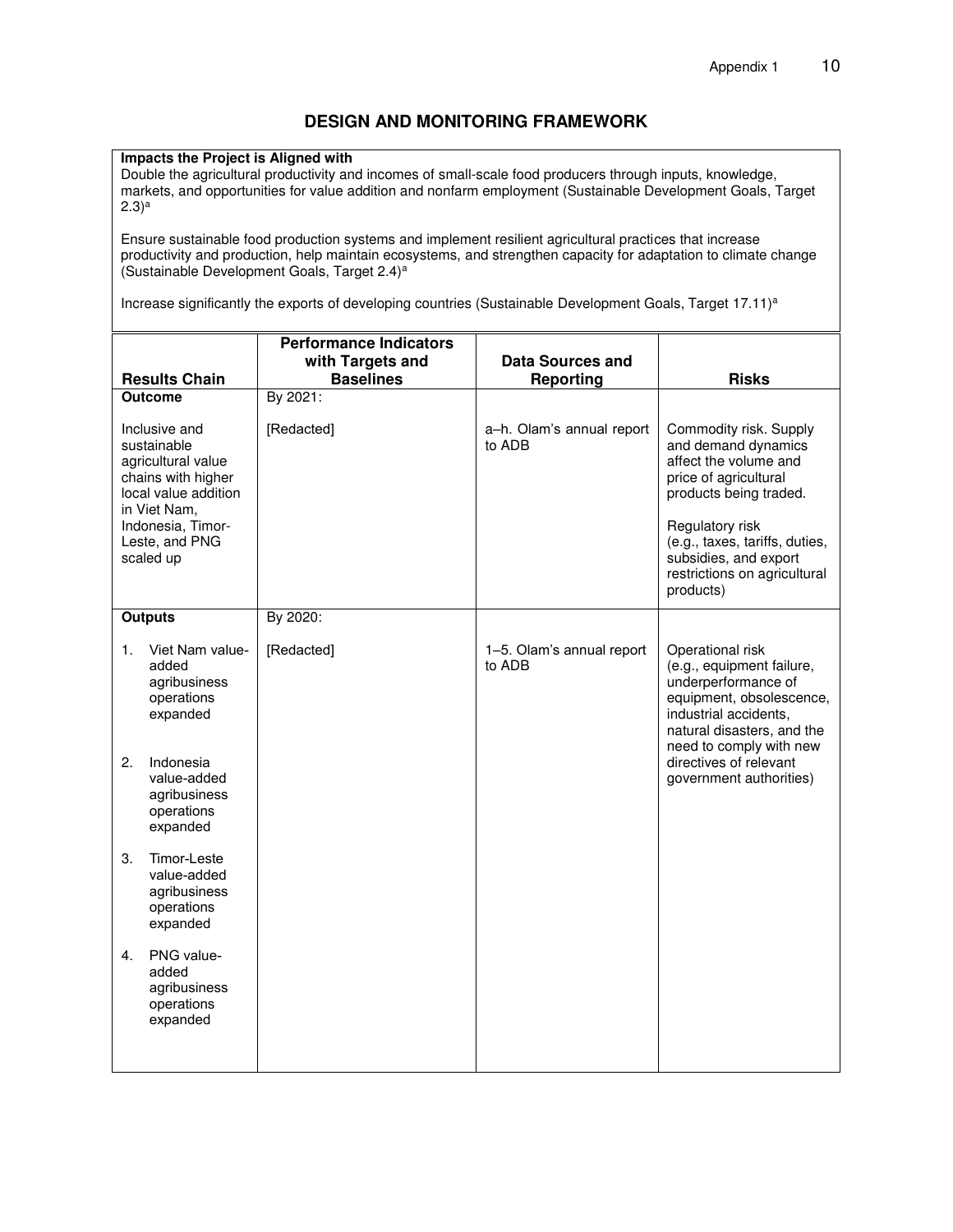#### **Key Activities with Milestones**

**Outputs 1–4. Viet Nam, Indonesia, Timor-Leste, and PNG value-added agribusiness operations expanded** 

1. OIL, COVL, and PT DUS sign loan agreements by 30 November 2017 2. OIL, COVL, and PT DUS make first disbursements by 31 December 2017

**Inputs** 

**Loans** 

ADB: \$65 million (loan to OIL) ADB: \$5 million (loan to COVL) ADB: \$30 million equivalent in United States dollars and rupiah (loan to PT DUS) Official cofinancing: \$75 million (loan to COVL)

**Equity**

Olam's internally-generated cash flow: \$48 million

#### **Assumptions for Partner Financing** Not applicable

ADB = Asian Development Bank, COVL = Café Outspan Vietnam Limited, DMC = developing member country, , t = ton, OIL = Olam International Limited, Olam = Olam International Limited and its subsidiaries, PNG = Papua New Guinea,

PT DUS = PT Dharmapala Usaha Sukses, TA = technical assistance, tpa = tons per annum.

<sup>a</sup> United Nations. Sustainable Development Goals. [https://sustainabledevelopment.un.org.](https://sustainabledevelopment.un.org/)

<sup>b</sup> Including corporate income tax, net value-added tax, and import duties.

<sup>c</sup> Average of 2014–2016.

Sources: Asian Development Bank and Olam International Limited.